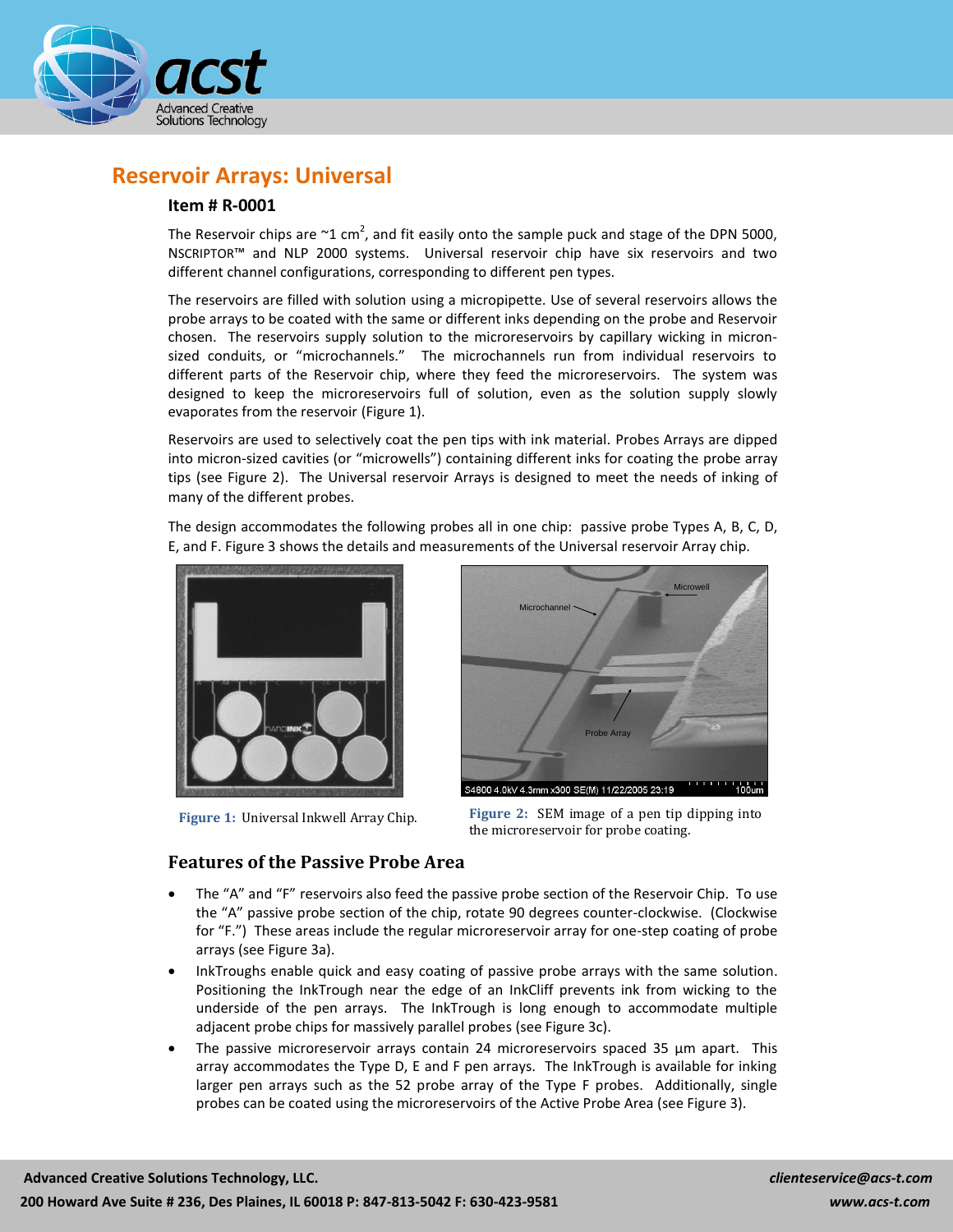

## **Features of the Active Probe Area**

- Microreservoirs protrude from the surrounding chip to isolate the ink dipping and prevent wicking or contamination (see Figure 3b).
- The microreservoir pitch is 400 µm. Each writer probe is dipped in succession and the 400 µm pitch between same reservoir microreservoirs ensures that other probes in the array will not be inadvertently coated (see Figure 3b).
- The InkCliff area extends to the back edge of the chip. This larger region provides ample clearance for the probe chip during coating (see Figure 3a).



**Figure 3:** (a) The six reservoirs, A-F, are each clearly labeled and have a diameter of 2 mm and a depth of 85 μm. Each of the reservoirs has a 40 μm channel running to the Active Probe section and splitting into three microchannels and 3 microreservoirs (b). (c) Reservoirs A and F have channels running to similar arrays of microreservoirs.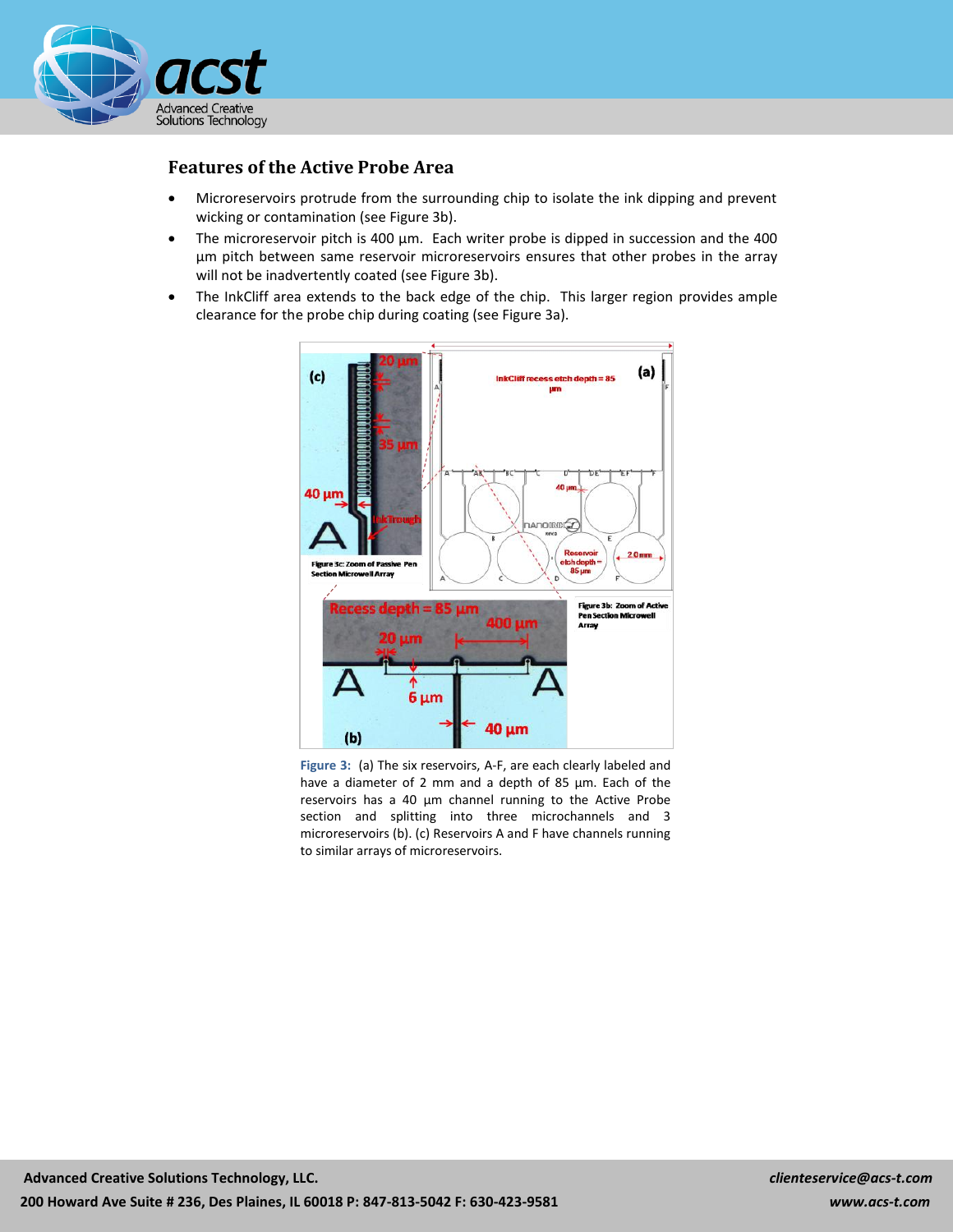

# **Reservoir Arrays: 66 x 12 reservoirs**

#### **Item # R-0002**

Reservoir Arrays are used to coat probe tips with solution of interest. The probe array is dipped into the terminal side of the micron-sized channels, containing different solutions for coating the tips of the probe array. There is a series of reservoir arrays were designed to meet the needs of coating the different types of probe arrays that are available for use.



The reservoir arrays are  $\sim$ 1 cm<sup>2</sup>, easily fitting onto the Figure 1: The 66x12-M2-1 Inkwell sample puck of the DPN 5000, NSCRIPTOR™ Systems, as well as the stage of the NLP 2000 System. The 66x12

array

Reservoir arrays are designed specifically to be used with side 2 of Type-M probe arrays. The spacing between the microchannels is 66 µm, corresponding exactly to the spacing between each probe of side 2 of the Type-M probe array.

The  $66x12$  Reservoir feature twelve 2 mm diameter reservoirs with a depth of 85  $\mu$ m. Each reservoir is connected to 40 µm wide channel that leads to the loading area where channels taper to 10 µm across. Further details of the measurements of the twelve reservoir chips are shown in Figure 1 and 2.

The un-etched surface around the reservoirs and microchannels is coated with a hydrophobic coating (Teflon<sup>®</sup>) that prevents solutions from spreading to other reservoirs or channels and causing cross contcontamination. The reservoirs supply solution to the loading area by capillary wicking in the microchannels. The reservoirs are filled with solution using a micropipette, usually 0.3-0.5 µL (a small drop). When used with the pairing probe array (Type M probe array, side 2) the reservoirs can be filled with the same solution for throughput experiments or different solutions for multiplexing experiments. The system was designed to keep the microwells full of solution, even as the solution supply slowly evaporates from the reservoir.



**Figure 2:** Optical microscope images showing (a) a view of the loading area with 12 microwells, and (b) the critical dimensions of the microchannels and microwells.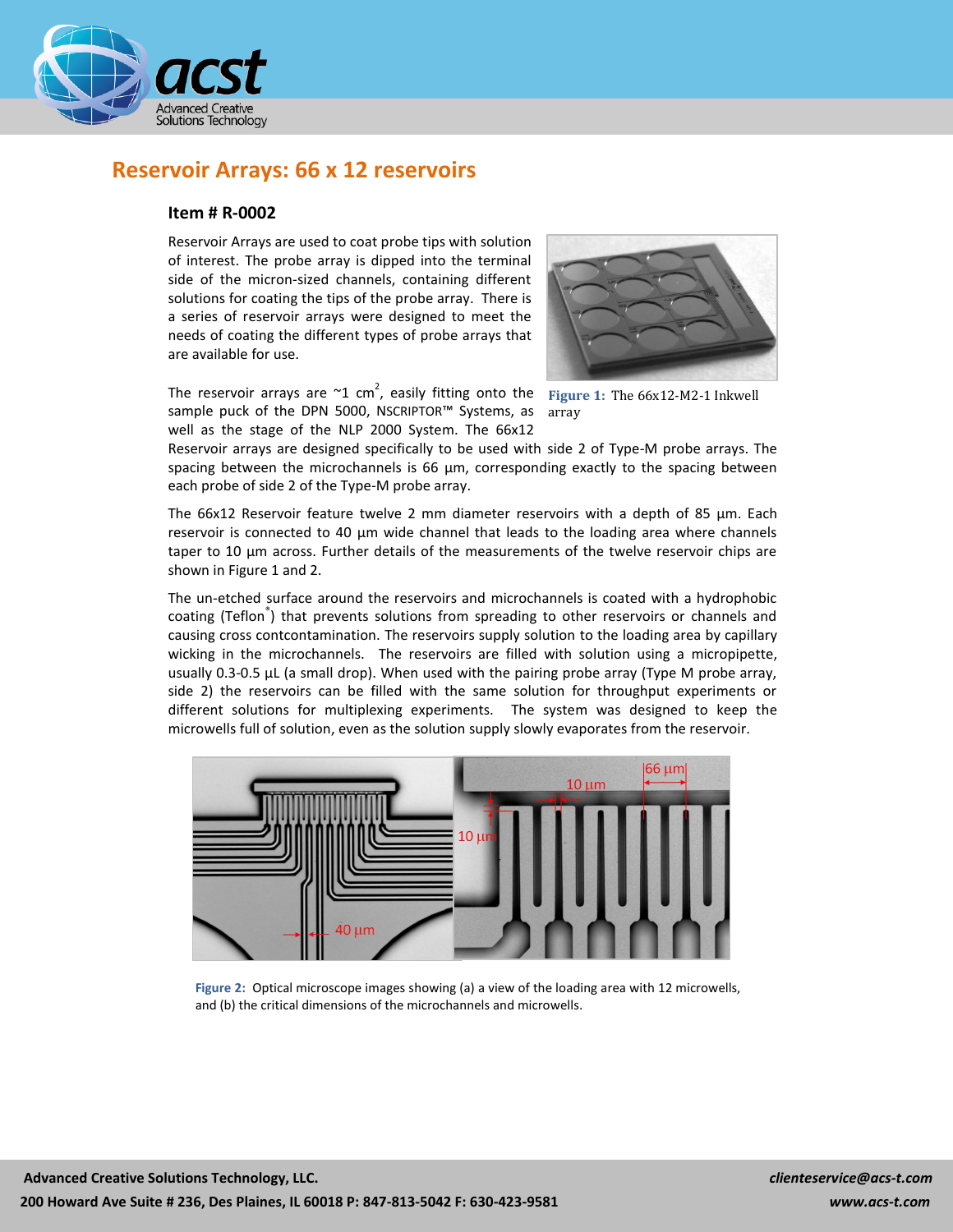

# **Reservoir Arrays: 66 x12 CC reservoirs**

#### **Item # R-0003**

Reservoir Arrays are used to coat probe tips with solution of interest. The probe array is dipped into the terminal side of the micron-sized channels, containing different solutions for coating the tips of the probe array. There is a series of reservoir arrays were designed to meet the needs of coating the different types of probe arrays that are available for use.

The reservoir arrays are  $\sim$ 1 cm<sup>2</sup>, easily fitting onto the sample puck of the DPN 5000, NSCRIPTOR<sup>™</sup> Systems, as well as the stage of the NLP 2000 System. The 66x12 Reservoir arrays are designed specifically to be used with side 2 of Type-M probe arrays. The spacing between the microchannels is 66  $\mu$ m, corresponding exactly to the spacing between each probe of side 2 of the Type-M probe array.

The 66x12 Reservoir feature twelve 2 mm diameter reservoirs with a depth of 85 µm. Each reservoir is connected to 40 µm wide channel that leads to the loading area where channels taper to 10 µm across. Further details of the measurements of the twelve reservoir chips are shown in Figure 1.

The un-etched surface around the reservoirs and microchannels is coated with a hydrophobic coating (Teflon) that prevents solutions from spreading to other reservoirs or channels and causing cross contcontamination. The reservoirs supply solution to the loading area by capillary wicking in the microchannels. The reservoirs are filled with solution using a micropipette, usually  $0.3$ - $0.5$   $\mu$ L (a small drop). When used with the pairing probe array (Type M probe array, side 2) the reservoirs can be filled with the same solution for throughput experiments or different solutions for multiplexing experiments. The system was designed to keep the microwells full of solution, even as the solution supply slowly evaporates from the reservoir.



**Figure 1:** Optical microscope images showing low magnification view of the Reservoir Chip and high magnification of 12 microchannels and microwells.

| Item#         | 'ype                | <b>Description</b>                                                                                                      |
|---------------|---------------------|-------------------------------------------------------------------------------------------------------------------------|
| R-0004        | 69 x 12 reservoirs  | Inkwell array with 12 microwells to be used with Side 2 of Type F pen array, 69<br>um pitch. Use with every other probe |
| <b>R-0005</b> | 70 x 12 reservoirs  | Reservoir with 12 microwells to be used with Side 1 of Type F pen array, 70 um<br>pitch. Coating every second probe     |
| R-0007        | 100 x 12 reservoirs | 12 microwells to be used with Side 2 of Type F pen array, 69 um pitch. Use with<br>every other probe                    |